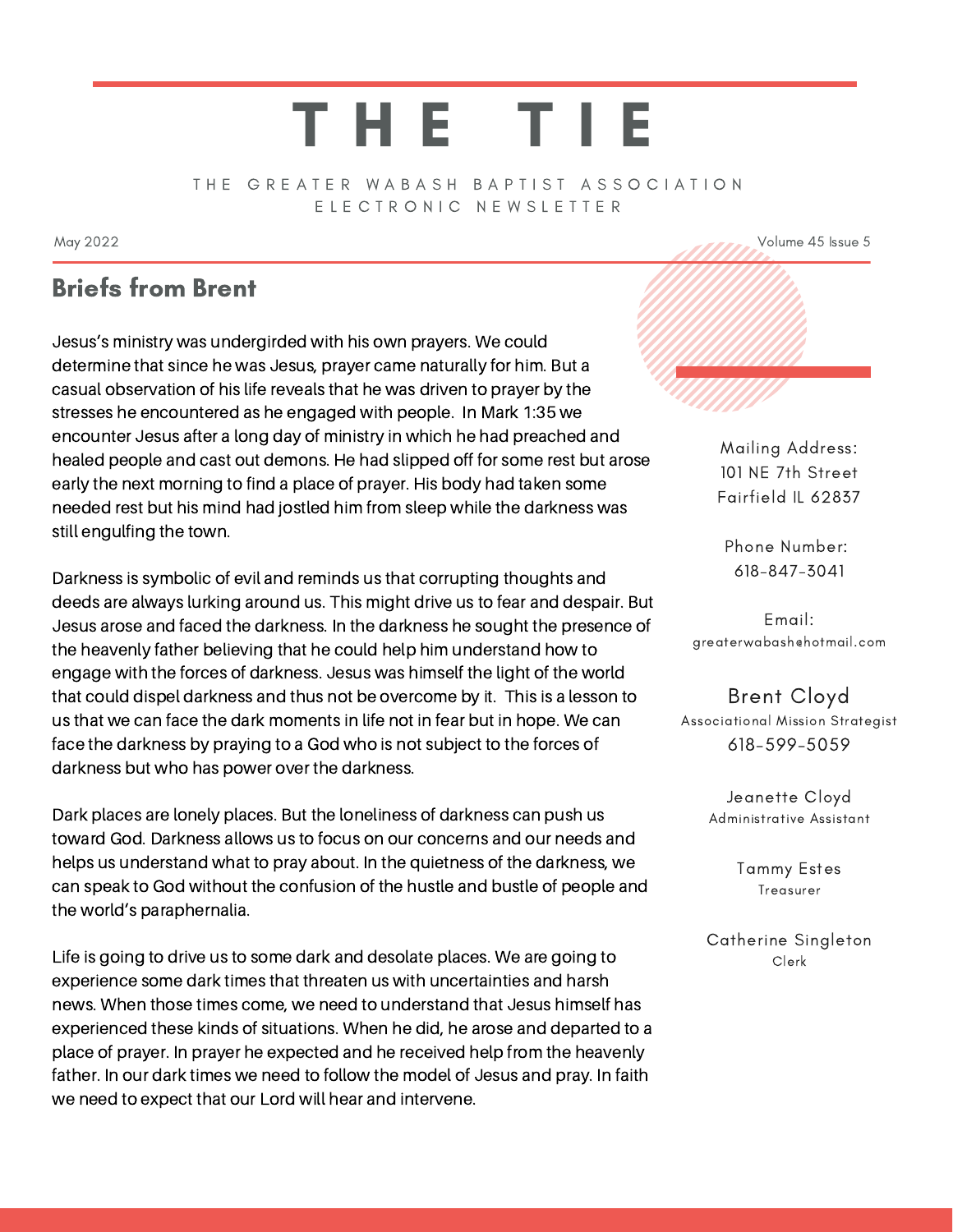# GWBA Information



We are looking forward to a great Youth Camp this summer. Dates are July 9-12 for junior camp and July 12-16 for senior camp. Camp guidelines and camp forms for campers and camp workers are on the website greaterwabash.org. They are also in the hands of your pastor and other church leaders in both written and electronic formats.

If you are serving on camp staff, we need to have your camp form and fees in hand by May 6.

If you are a camper your form and fees need to be turned in by June 1.

## **Annual Church Profiles Information**

The ACP's are coming!

Be on the lookout for the Annual Church Profile packet from IBSA. You should receive it no later than June 15. If you have not received it by that time, please call Catherine Singleton (618)-599-1158. If your Church clerk has changed, please let Catherine know. All ACP's need to be back to the associational office by August 15. You can just drop them at the office, mail them to the office or Catherine (312 S.E. 2nd St., Fairfield, IL).

# **Check It Out**

If you have not seen it yet check out Drake Caudill's article "How to Pray When You're Burned" on Lifeway Research. It can be seen - [HERE.](https://research.lifeway.com/2022/04/25/how-to-pray-when-youre-burned-out/?fbclid=IwAR2Yg8OYR2nVnYY7BAI2yriIC1T5JCZxSb7xYfWDqRcrKI20xLcH5SEAjhY) Pastor Drake has done a great job on this article. He has articulated for us much needed words of wisdom.

> You have permission to be honest with God in your prayers. - @drakecaudill

# **Pastor Bennie Sabbatical**

First Baptist Church of Fairfield has granted pastor Bennie Tomberlin and his wife Sheila a six-week Sabbatical. They will be spending this time in the Jacksonville, Florida area resting and studying and reflecting. Please pray that this will be a time of refreshment and renewal and discovery that prepares them and the congregation at First Baptist Fairfield for many years of great ministry to come.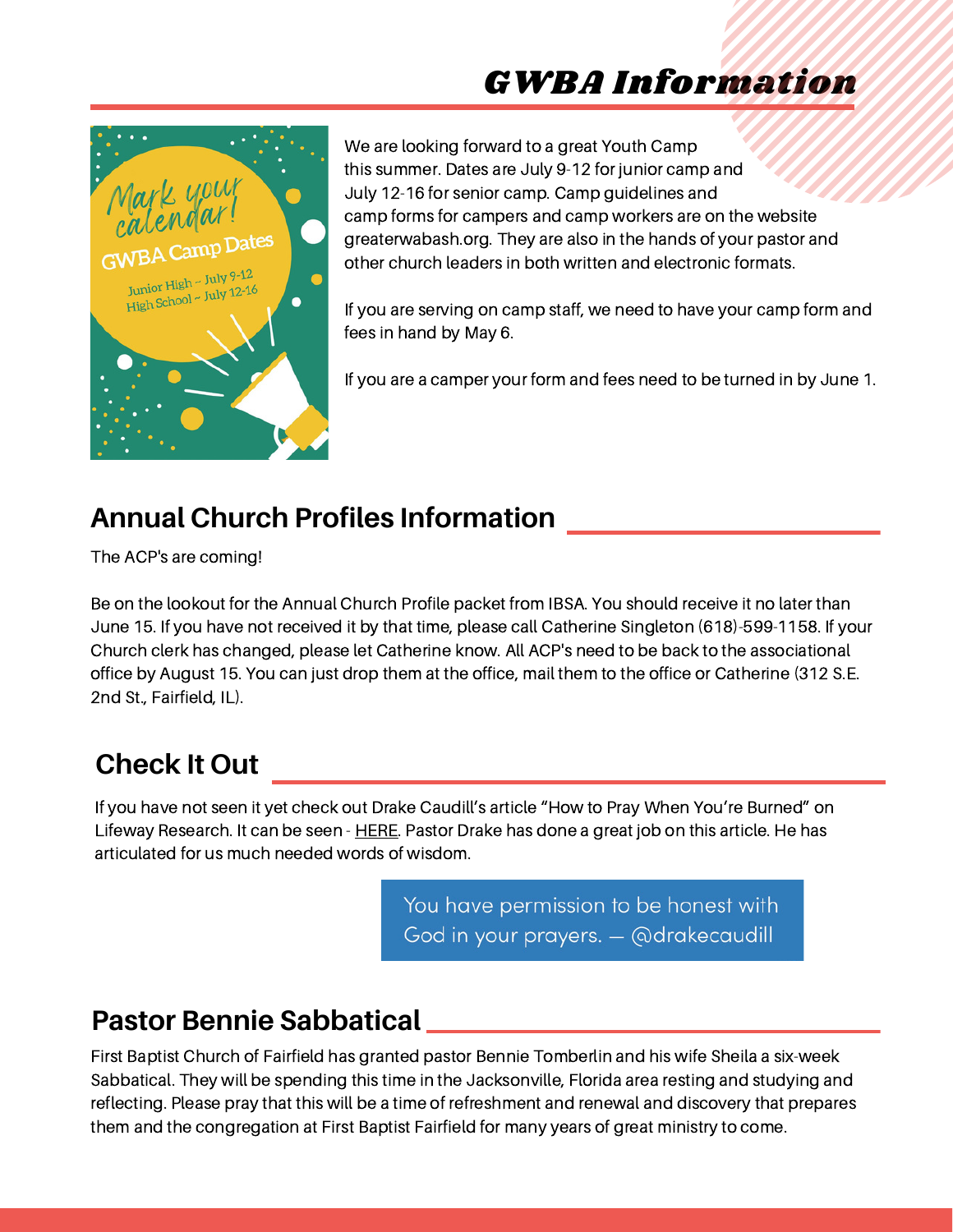# **Children's Missions Day**

The GWBA Children's Missions Day was a great success. We are so appreciative of First Baptist Church of Carmi for hosting the event. Many thanks to Vanessa Kiser, Children's minister at First Baptist for her leadership in planning and organizing the event. All of our mission projects were on site and we had a beautiful day to do the ministries. The pictures tell the story! It was great to see our kids on mission!





A big thank you to all who participated.







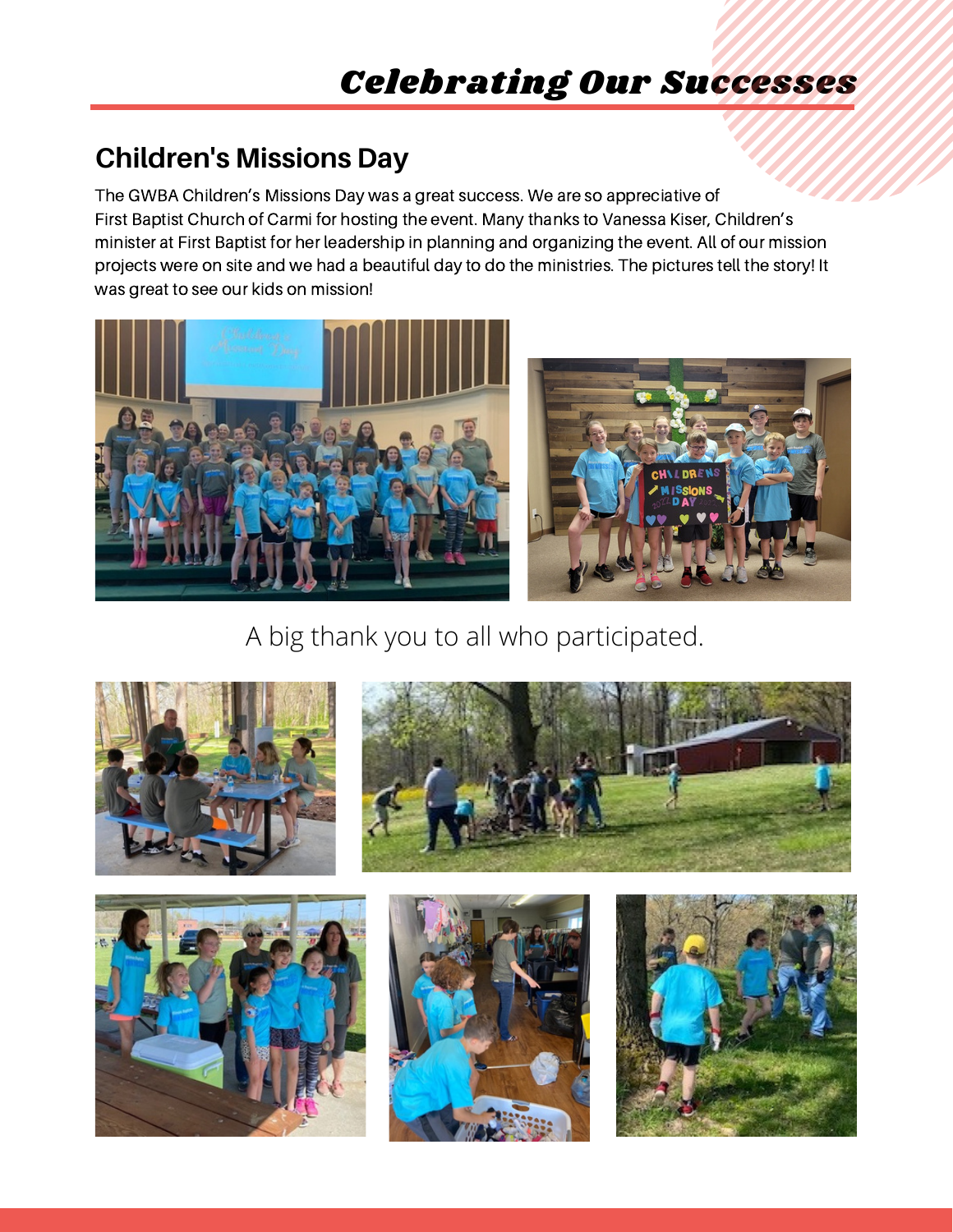#### GWBA - May Birthdays and Anniversaries

- 1 Ryne Fullerton (celebrating one year at FBC, Albion)
- 5 David Harl
- 8 Alyssa (Drake) Caudill
- 9 Ron Fellows (celebrating four years at Crossville)
- 9 Keegan Ready
- 13 Troy Shook (celebrating sixteen years at Mt. Zion)
- 15 Matt & Kim Barner
- 20 Brock Cloyd
- 21 Debbie (Tim) Collins
- 23 Chad & Natasha Hershey
- 27 Doug & Karen Haile

#### Baptist Hour

WFIW 1390 Sunday 7:30 - 7:59 a.m. Monday - Friday 10:06 - 10:20 a.m.

#### May 2022 Speaker Sponsored By Sunday 1 Troy Shook Mt. Zion 2 - 5 Nathaniel Trowbridge Samaria Friday 6 **Don Wood** Olive Branch Sunday 8 **Garrett Biggerstaff** Pleasant Grove 9 - 12 Bill McKiddy Friends of the Baptist Hour Friday 13 **Don Wood** Arrington Prairie Sunday 15 Chad Hershey Sims 16 - 19 Brent Cloyd North Side; Fairfield Friday 20 Don Wood Ten Post Oak Sunday 22 Dennis Southerd Pleasant Hill 23 - 26 Garrett Biggerstaff Pleasant Grove Friday 27 **Don Wood** Friends of the Baptist Hour Sunday 29 Troy Shook Mt. Zion May 30 - June 2 Brent Cloyd Friends of the Baptist Hour

# **Did You Know?**

Greater Wabash Baptist Association has a website. Have you checked it out? **greaterwabash.org**

We're also on Facebook.